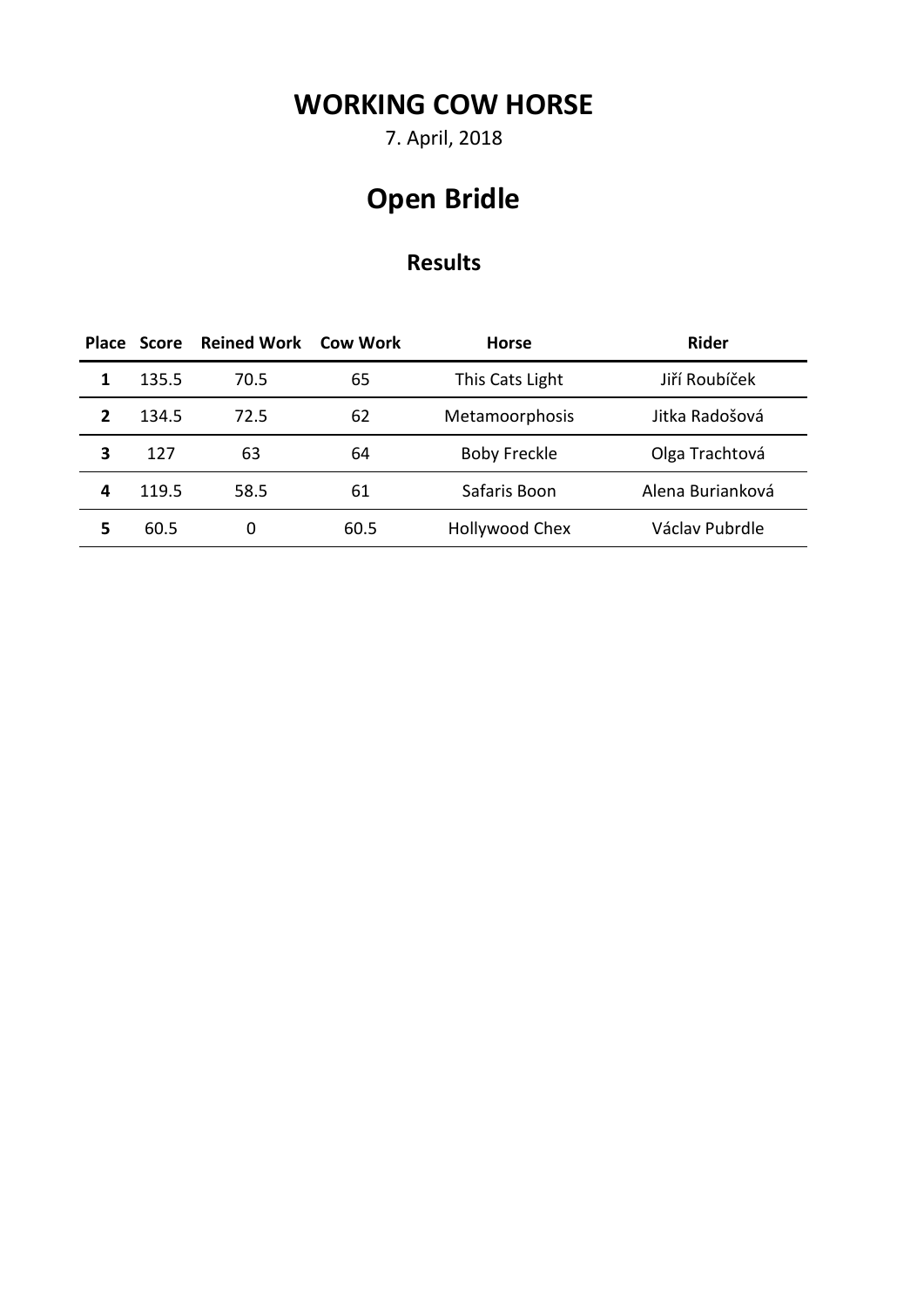7. April, 2018

#### **Non Pro Bridle**

|   | Place Score | Reined Work | Cow Work | <b>Horse</b>          | <b>Rider</b>     |
|---|-------------|-------------|----------|-----------------------|------------------|
|   | 140         | 71          | 69       | This Cats Light       | Jiří Roubíček    |
|   | 131         | b/          | 64       | Safaris Boon          | Alena Burianková |
| 3 | 124         | 62          | 62       | <b>MA Starfighter</b> | Lucie Vacíková   |
| 4 | 123         | 62.5        | 60.5     | Hollywood Chex        | Václav Pubrdle   |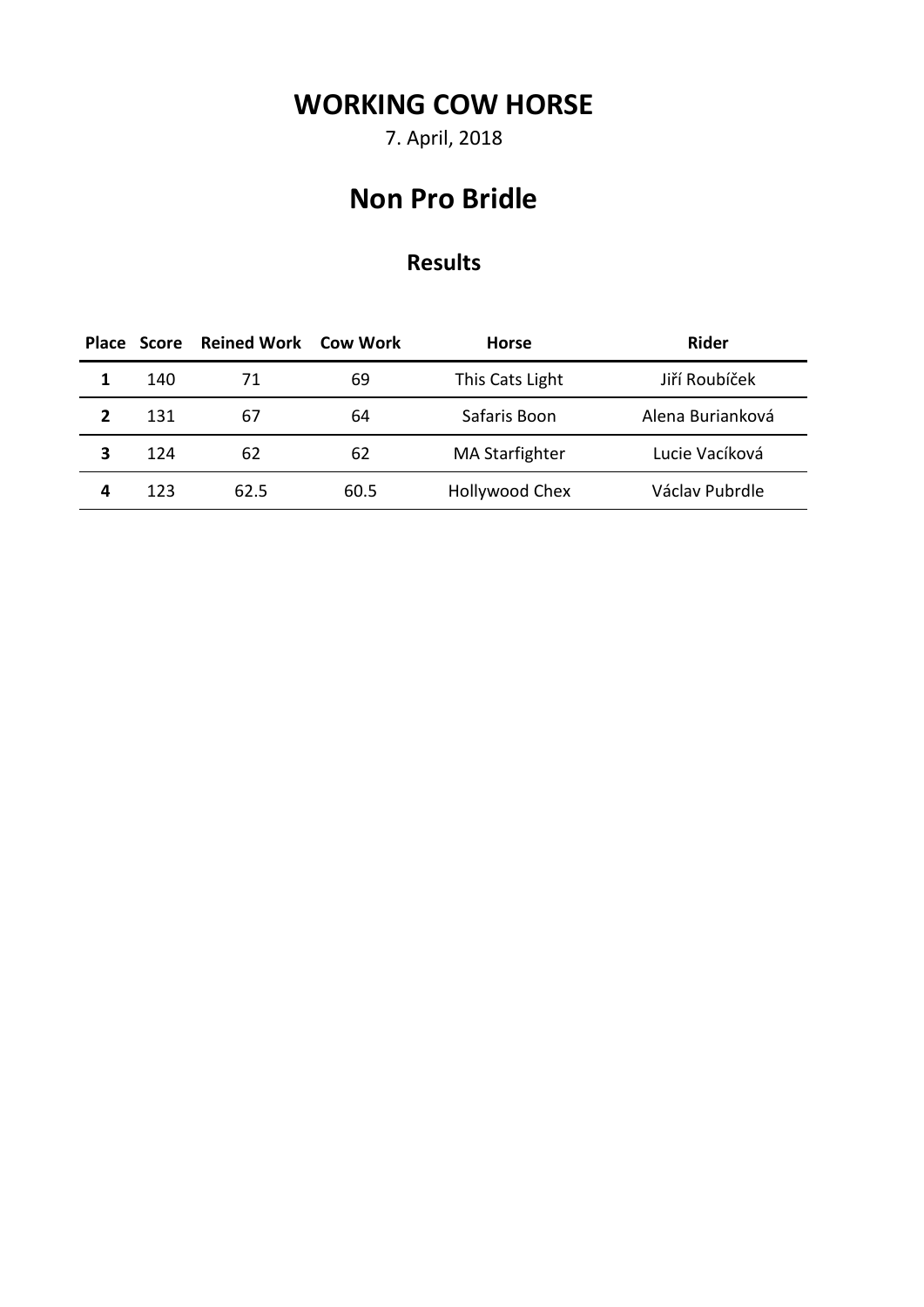7. April, 2018

# **Open Hackamore**

#### **Results**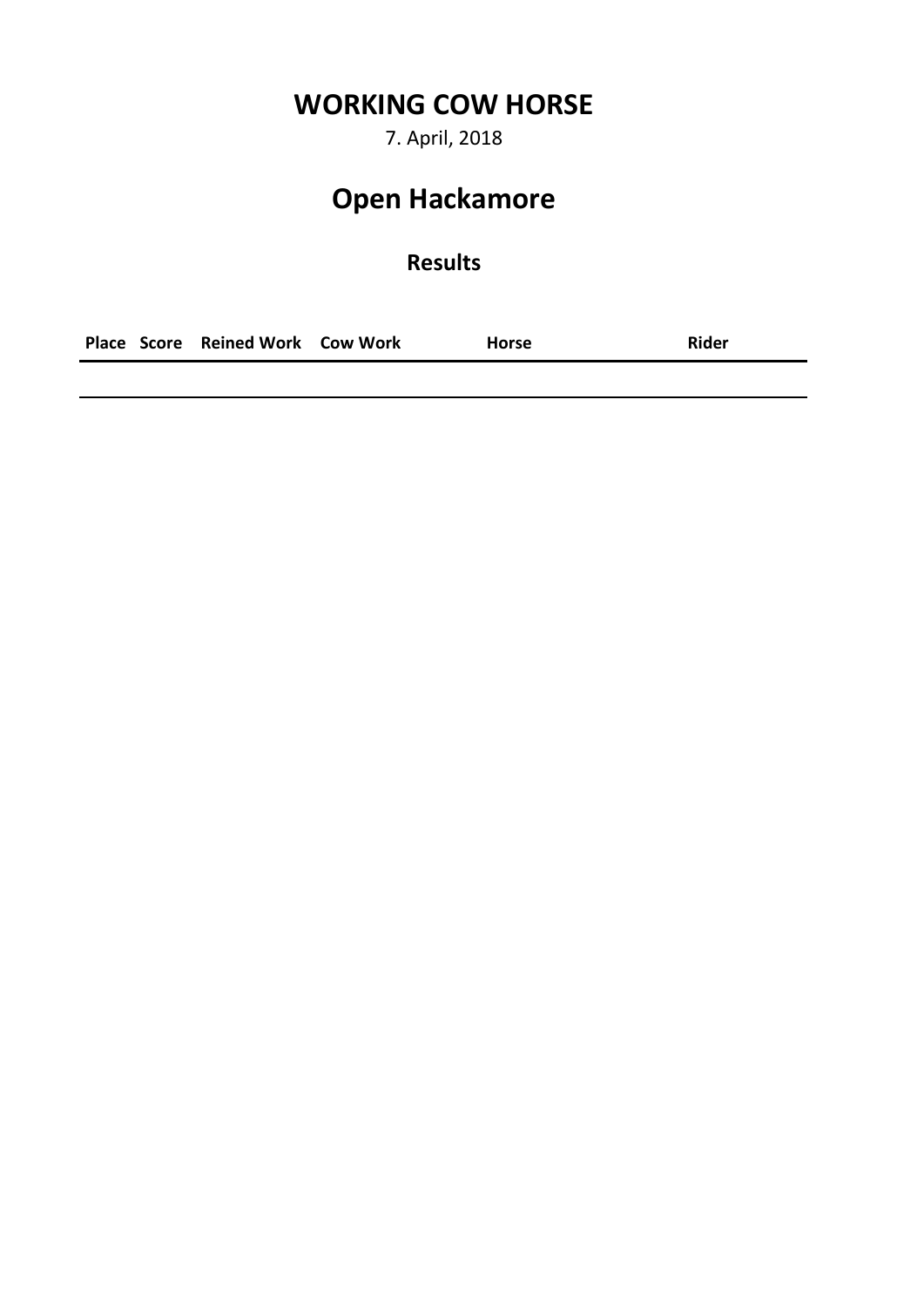7. April, 2018

#### **Non Pro Hackamore**

#### **Results**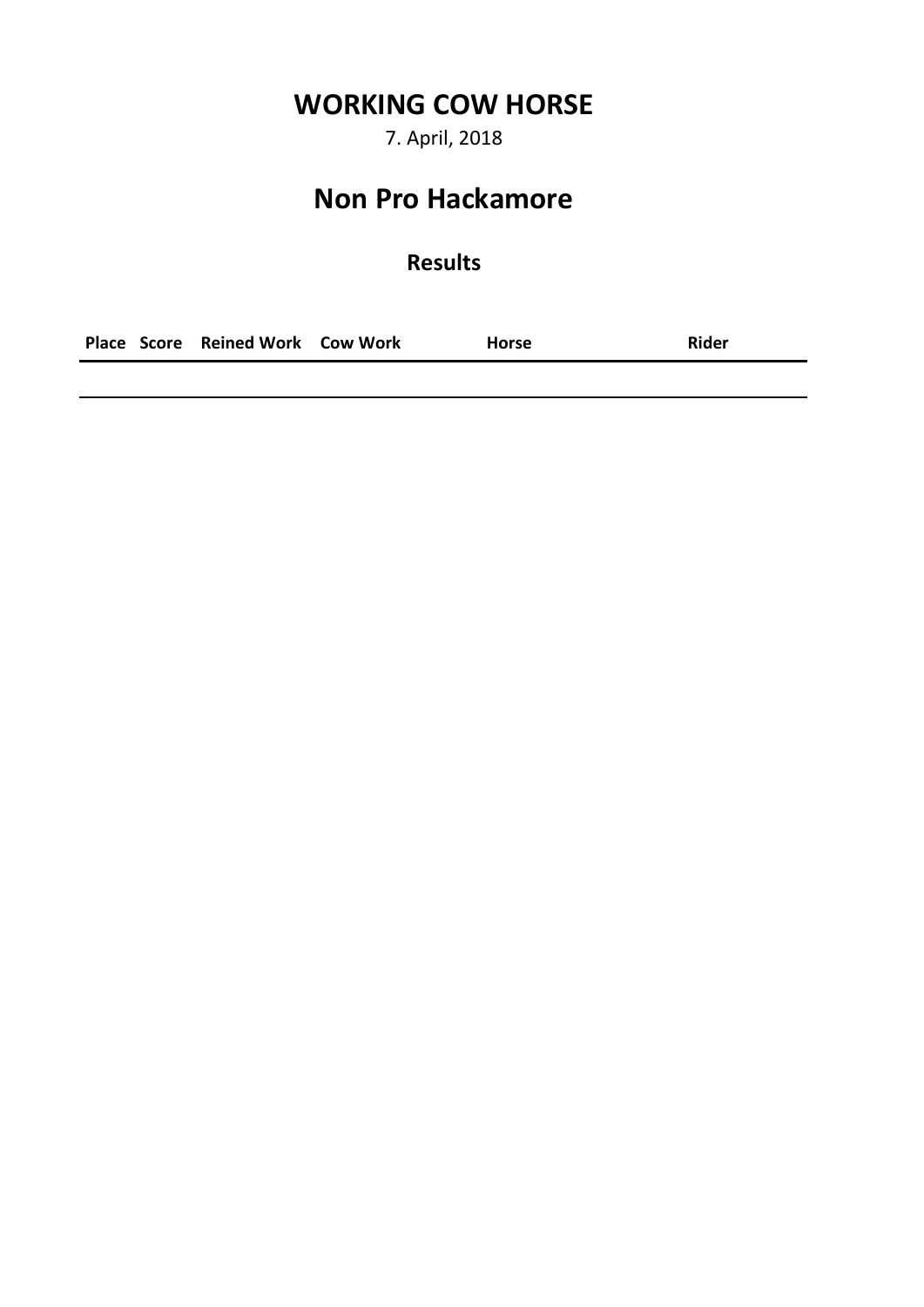7. April, 2018

# **Open Novice Horse**

|       | Place Score Reined Work Cow Work |      | Horse                      | <b>Rider</b>   |
|-------|----------------------------------|------|----------------------------|----------------|
| 126.5 | 63.5                             | 63   | Whizpering Joy             | Radek Holub    |
| 124.5 | 62                               | 62.5 | <b>Smart Charming Lili</b> | Petra Mikasová |
| 122   | 61                               | 61   | Silver Black Okie          | Václav Vacík   |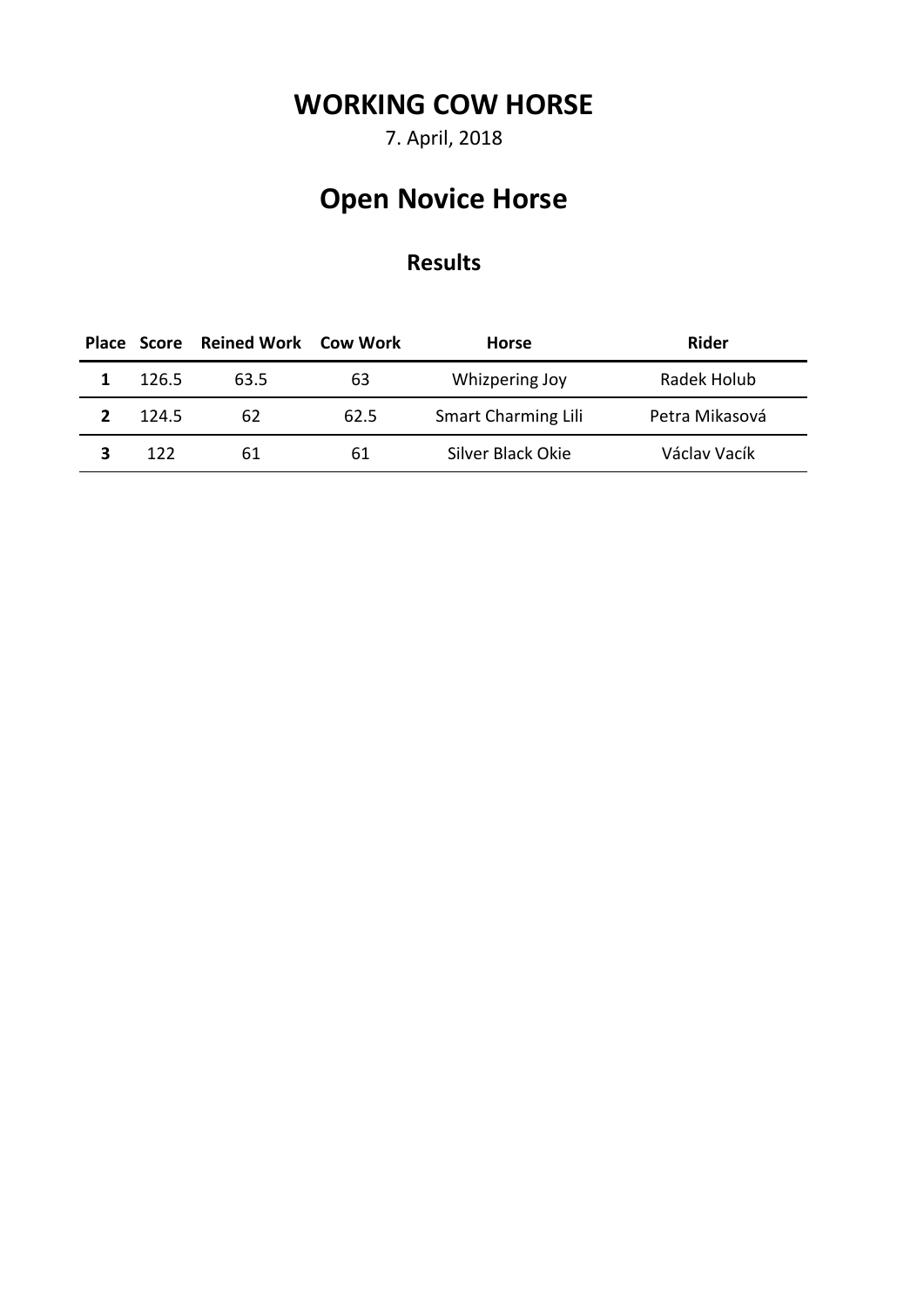7. April, 2018

#### **Non Pro Novice Horse**

#### **Results**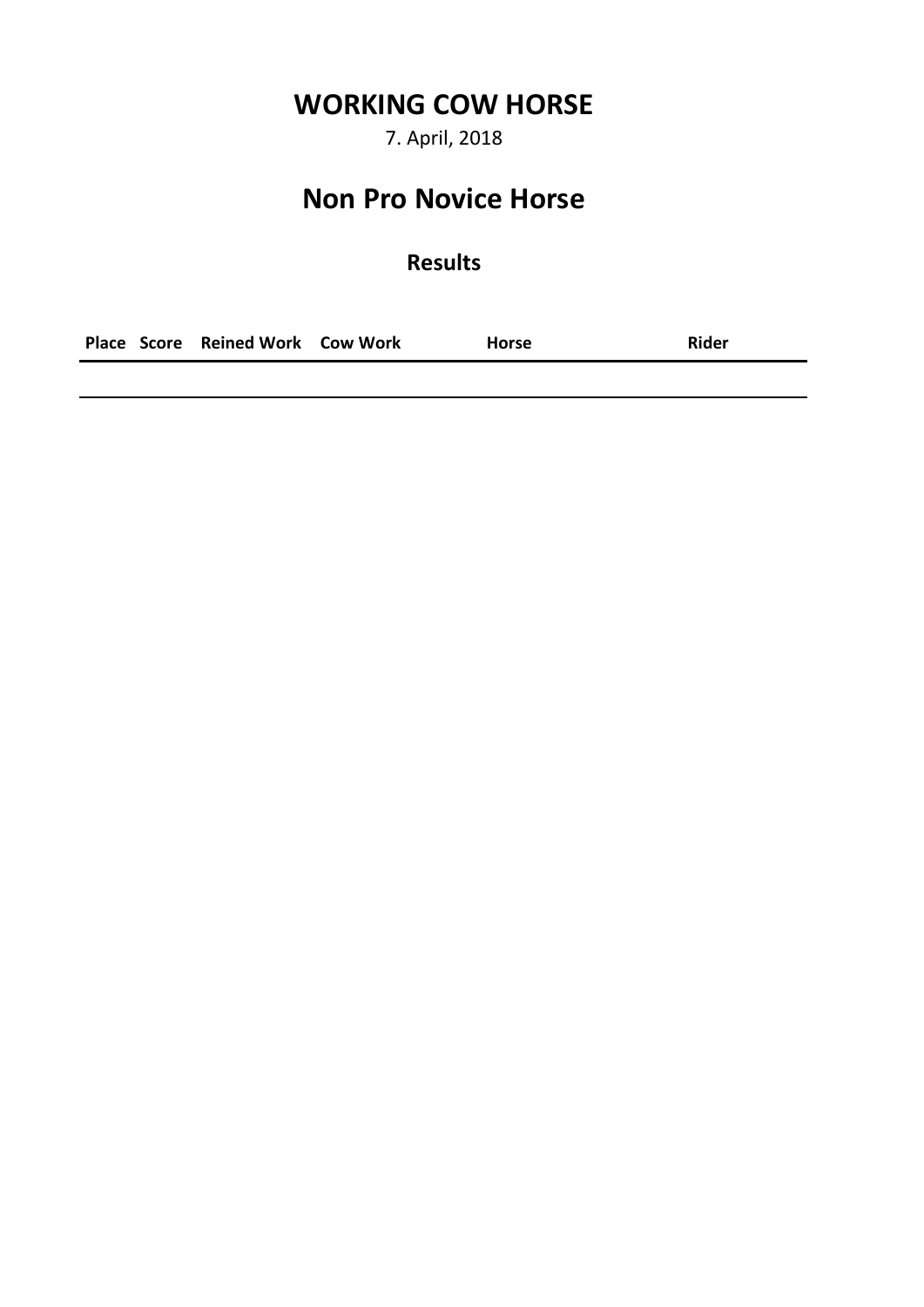7. April, 2018

## **Novice Rider**

|       | Place Score Reined Work Cow Work |      | Horse                      | <b>Rider</b>      |
|-------|----------------------------------|------|----------------------------|-------------------|
| 128   | 64                               | 64   | <b>Smart Charming Lili</b> | Petra Mikasová    |
| 126.5 | 57.5                             | 69   | Fifito Leo                 | Michal Kratochvíl |
| 118   | 57.5                             | 60.5 | Slidegungster              | Silvie Bartošová  |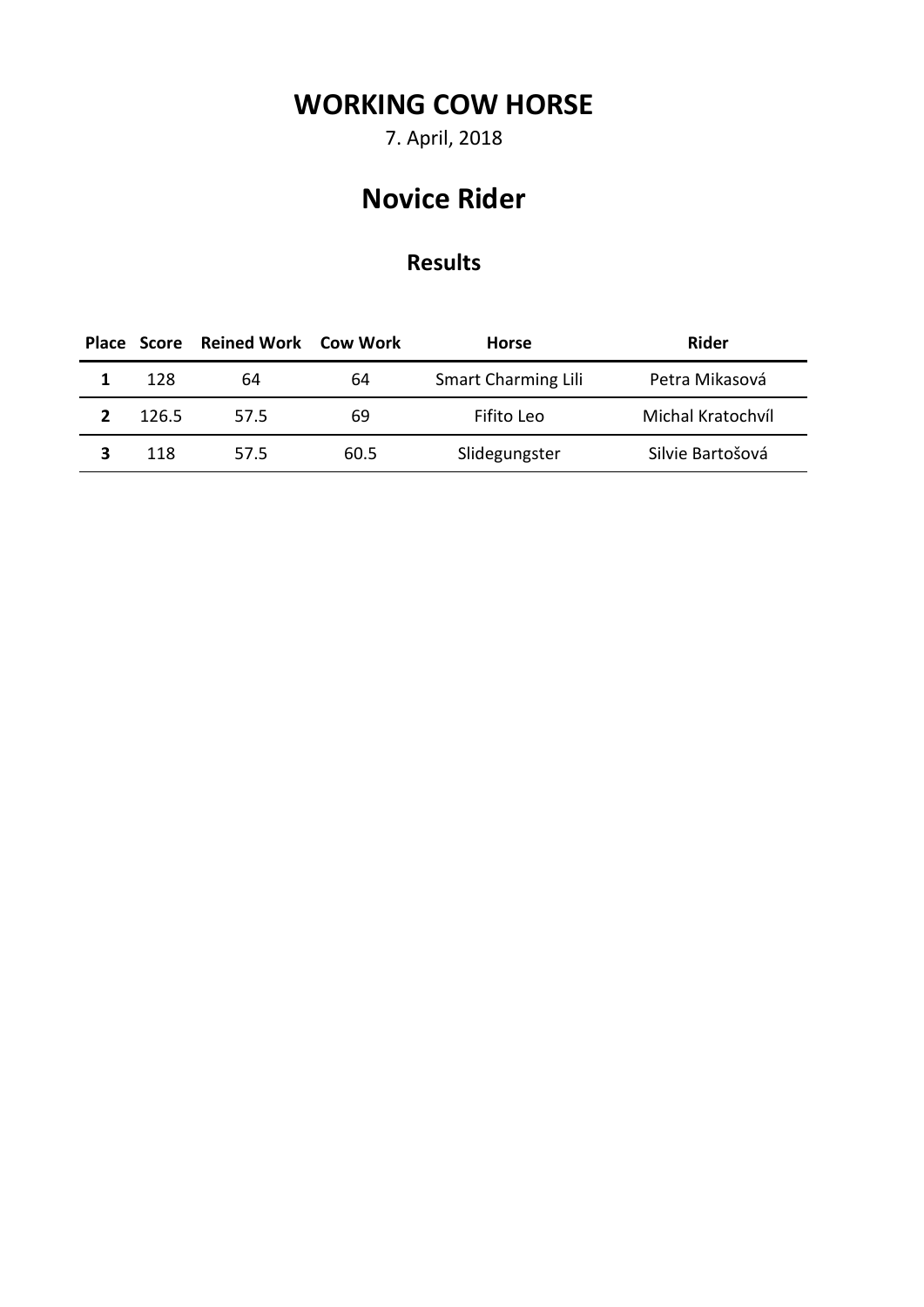7. April, 2018

### **Youth**

|       | Place Score Reined Work Cow Work |      | <b>Horse</b>          | Rider             |
|-------|----------------------------------|------|-----------------------|-------------------|
| 130   | 64                               | 66   | Safaris Boon          | Anežka Burianková |
| 127.5 | 67                               | 60.5 | <b>MA Starfighter</b> | Lucie Vacíková    |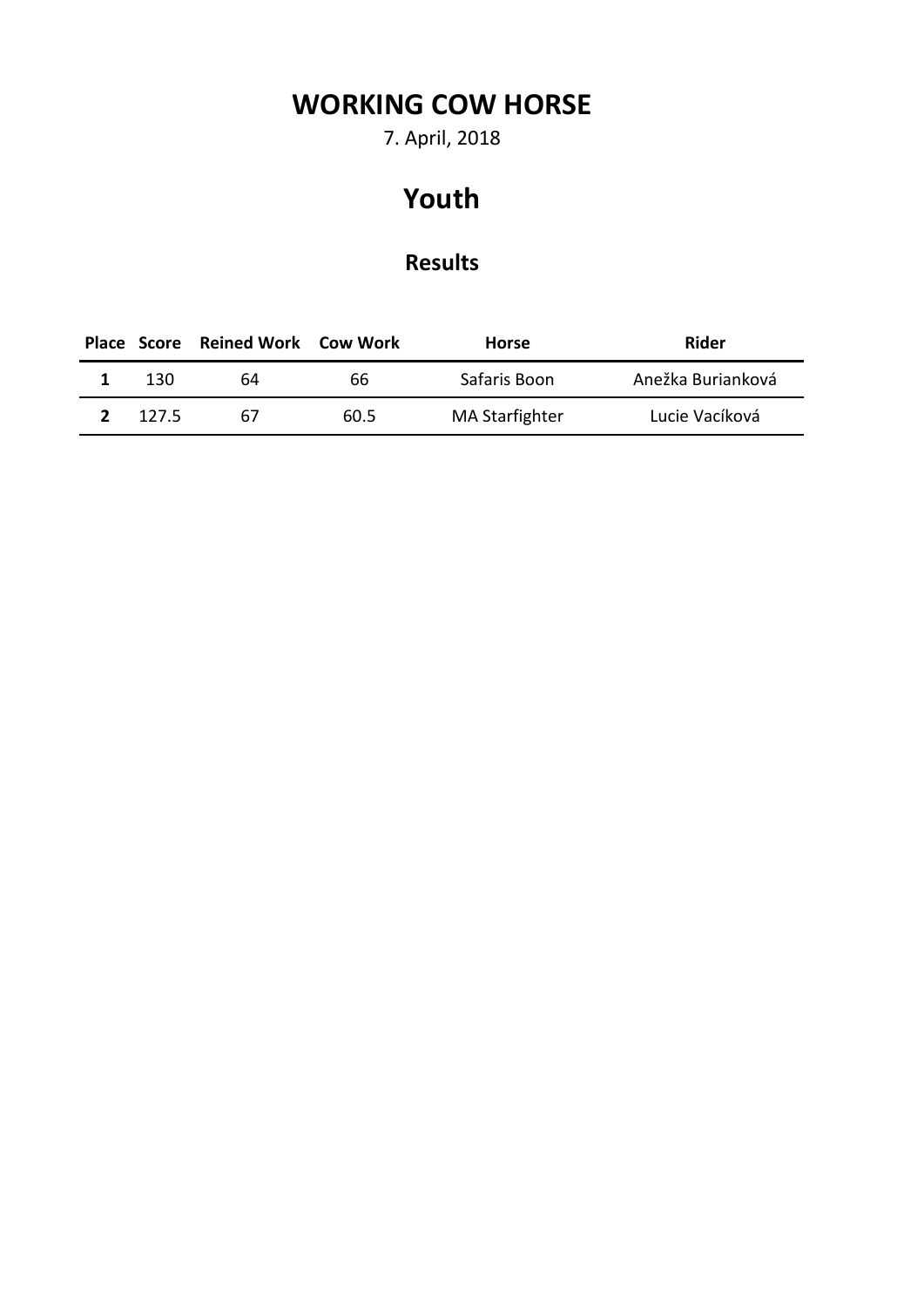7. April, 2018

### **Happy Crazy Amateur Ladies**

#### **Results**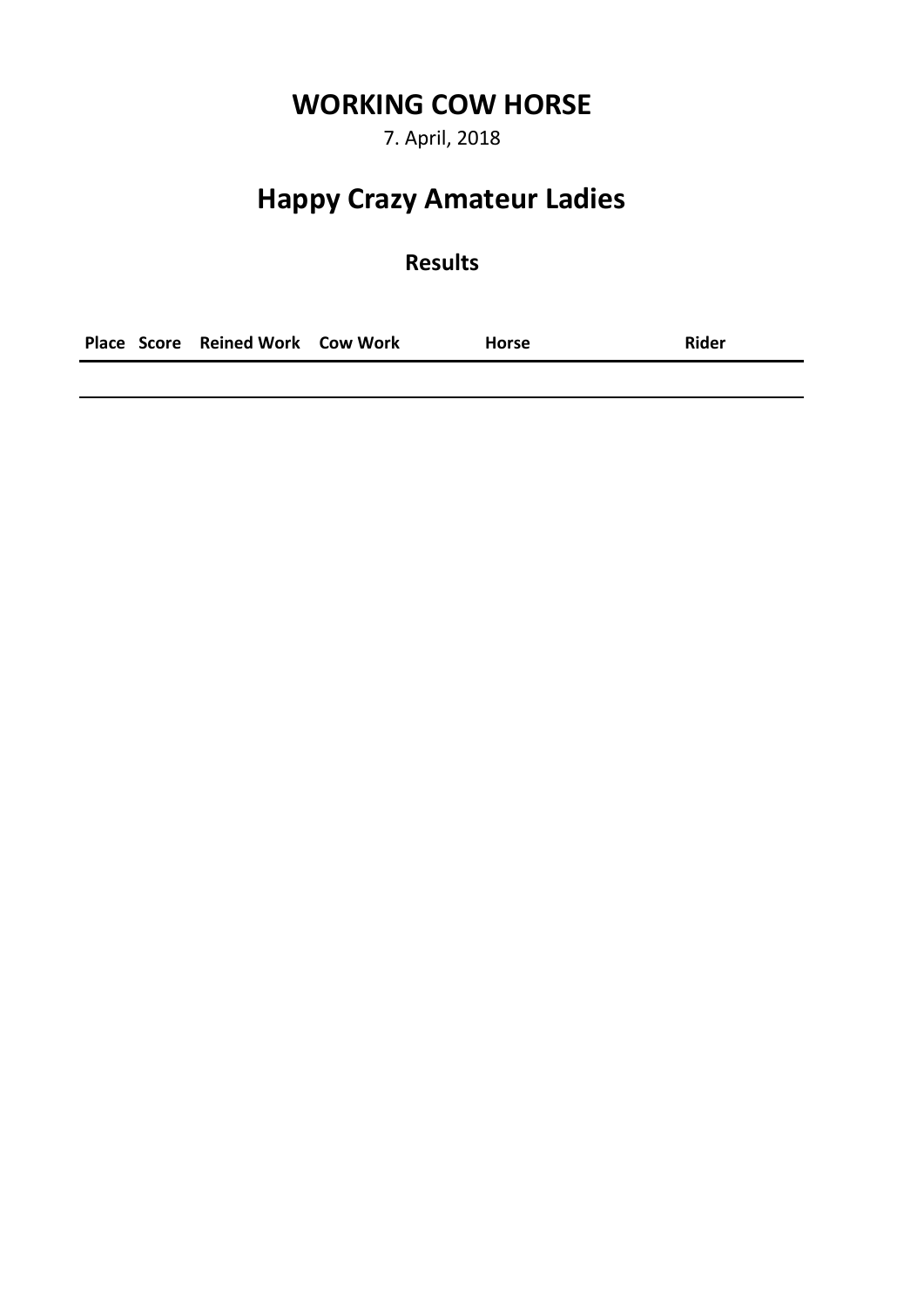#### **ERCHA CZECH REGIONAL SHOW**

7. April, 2018

### **Happy Crazy Amateur Mans**

#### **Results**

**Place Score Horse Rider**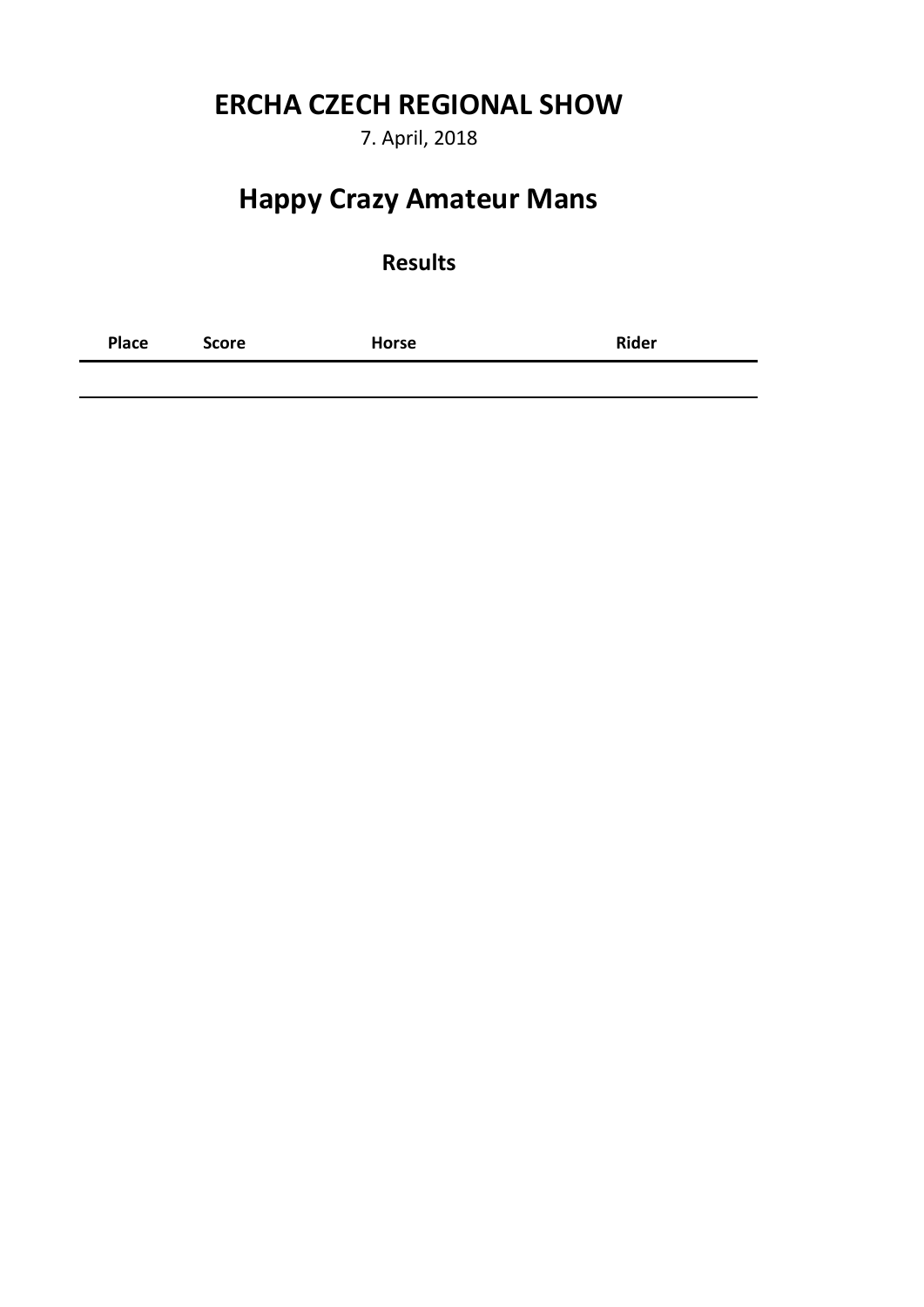## **HERD WORK**

7. April, 2018

# **Open**

| <b>Place</b>   | <b>Score</b> | <b>Horse</b>          | <b>Rider</b>      |
|----------------|--------------|-----------------------|-------------------|
| 1              | 70           | Silver Black Okie     | Václav Vacík      |
| $\overline{2}$ | 64           | Safaris Cool Cat      | Ladislav Burianek |
| 3              | 63           | This Cats Light       | Jiří Roubíček     |
| 4              | 62           | <b>Smart Georgino</b> | Michal Šandera    |
| 5              | 60           | Whizpering Joy        | Radek Holub       |
| 5              | 60           | Metamoorphosis        | Jitka Radošová    |
| 5              | 60           | <b>Boby Freckle</b>   | Olga Trachtová    |
| 5              | 60           | Hollywood Chex        | Václav Pubrdle    |
| 5              | 60           | Linas Little Lady     | Gabriela Hicklová |